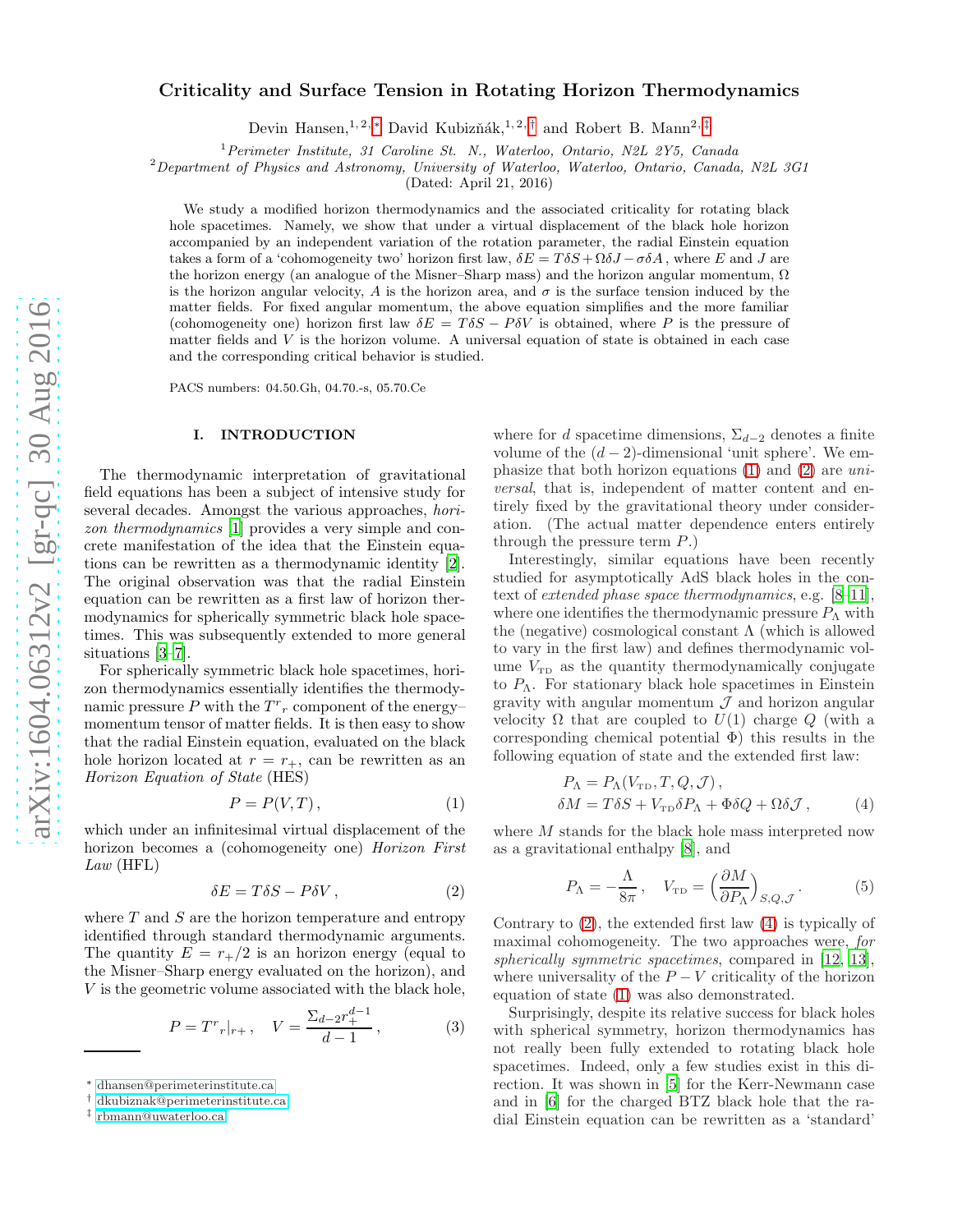thermodynamic first law. We critically comment on the corresponding procedure, which explicitly uses the properties of a given solution, in App. B. An implicit study of the rotating case is also contained in [\[7\]](#page-9-0) where an HFL [\(2\)](#page-0-4) is obtained for an arbitrary null surface. However, in all studies of horizon thermodynamics so far the obtained first law is only of cohomogeneity one. The only admissible variation is due to the virtual displacement of the horizon, which clearly neglects additional features that are present due to rotation.

The aim of this paper is to formulate an extension of horizon thermodynamics to rotating black hole spacetimes that has the following 'natural' features: i) it maintains the 'universality' regarding the matter content of the theory, that is, no particular properties of a given solution to the field equations are exploited and ii) additional degrees of freedom associated with rotation are properly captured and allowed to vary in the HFL, leading naturally to a description of higher rank cohomogeneity.

As we shall see for a given ansatz for the rotating black hole geometry below, see Eq. [\(B1\)](#page-7-0), the radial Einstein equation naturally results in the following modified HES and  $HFL:$ <sup>[1](#page-1-0)</sup>

<span id="page-1-1"></span>
$$
\sigma = \sigma(A, T, J),\tag{6}
$$

$$
\delta E = T\delta S + \Omega \delta J - \sigma \delta A, \qquad (7)
$$

where  $E$  is the horizon energy analogous to the Misner– Sharp mass,  $J$  and  $\Omega$  are the horizon angular momentum and velocity, A is the horizon area, and  $\sigma$  is the *surface* tension induced by the matter fields.

Contrary to the first law [\(2\)](#page-0-4), the modified HFL is a cohomogeneity two identity, as both the horizon radius  $r_{+}$ and the associated rotation parameter a are allowed to vary independently. However, although universal in the sense that all matter dependence is encapsulated in the surface tension  $\sigma$ , the modified HFL [\(7\)](#page-1-1) depends crucially on the applicability of the given metric ansatz. (Only a limited number of solutions to Einstein-matter equations can be written in the form we consider.) This is in strong contrast to the spherically symmetric case, in which metric ansatz is general (within the symmetry requirements) and the horizon first law is completely universal, dependent only on the type of gravitational theory but not its matter content [\[13\]](#page-9-4).

Finally, we show that in the case when an additional horizon structure—a black hole volume  $V$ —is independently identified, the HES [\(6\)](#page-1-1) and the HFL [\(7\)](#page-1-1) can be rewritten in a more familiar form

<span id="page-1-2"></span>
$$
P = P(V, T, J), \tag{8}
$$

$$
\delta E = T \delta S + \Omega \delta J - P \delta V, \qquad (9)
$$

where pressure  $P$  depends on the matter content and is defined as a quantity thermodynamically conjugate to V. However, to obtain these relations, either a very specific form of the volume has to be considered, or one has to restrict to a fixed angular momentum ensemble and accept the consequence that the HFL [\(9\)](#page-1-2) is only a cohomogeneity one equation.

Our paper is organized as follows. In the next section we derive the modified HES and HFL [\(6\)](#page-1-1) and [\(7\)](#page-1-1), and study their criticality. In Sec. 4 an additional structure of horizon volume is assumed and the horizon equations are rewritten in the more familiar (generically cohomogeneity one) form [\(8\)](#page-1-2) and [\(9\)](#page-1-2). Sec. 5 is devoted to discussion and conclusions. App. A describes an alternate derivation of horizon equations [\(6\)](#page-1-1) and [\(7\)](#page-1-1) and App. [B](#page-7-1) demonstrates that these equations also apply to black holes with cosmological constant. Finally, in App. C we critically revise an argument showing the 'equivalence' of the radial Einstein equation with the standard first law of black hole thermodynamics for the Kerr–Newmann black hole.

### II. ROTATING HORIZON THERMODYNAMICS

For concreteness and simplicity we work with the following ansatz for a rotating black hole geometry

$$
ds^{2} = -\frac{\Delta}{\rho^{2}} \left(dt - a\sin^{2}\theta d\varphi\right)^{2} + \frac{\rho^{2}}{\Delta} dr^{2}
$$

$$
+ \rho^{2} d\theta^{2} + \frac{\sin^{2}\theta}{\rho^{2}} \left[adt - (r^{2} + a^{2})d\varphi\right]^{2}, \quad (10)
$$

generalizing the Kerr metric, where

$$
\rho^2 = r^2 + a^2 \cos^2 \theta \,,\tag{11}
$$

and we assume that the metric function  $\Delta = \Delta(r)$  determines the position of the (non-extremal) black hole horizon located at the largest root of  $\Delta(r_{+})=0$ .

### A. Modified horizon equations

We begin by deriving the modified HFL and HES [\(6\)](#page-1-1) and [\(7\)](#page-1-1), assuming Einstein gravity minimally coupled to matter. From the geometry we can immediately identify the black hole horizon area

<span id="page-1-3"></span>
$$
A = 4\pi (r_+^2 + a^2) = 4S \,, \tag{12}
$$

in terms of the entropy  $S$ . The horizon angular velocity

$$
\Omega = -\frac{g_{t\varphi}}{g_{\varphi\varphi}}\bigg|_{r_+} = \frac{a}{r_+^2 + a^2} \tag{13}
$$

can likewise be identified, as can the black hole temperature

$$
T = \frac{\Delta'(r_+)}{4\pi(r_+^2 + a^2)},
$$
\n(14)

<span id="page-1-0"></span><sup>&</sup>lt;sup>1</sup> In fact, the HES  $(6)$  and the HFL  $(7)$  are more general than their derivation employing the ansatz [\(B1\)](#page-7-0) may suggest—we expect them to equally hold for asymptotically flat rotating black holes in higher dimensions, or, as demonstrated in App. [B,](#page-7-1) for black holes with a cosmological constant.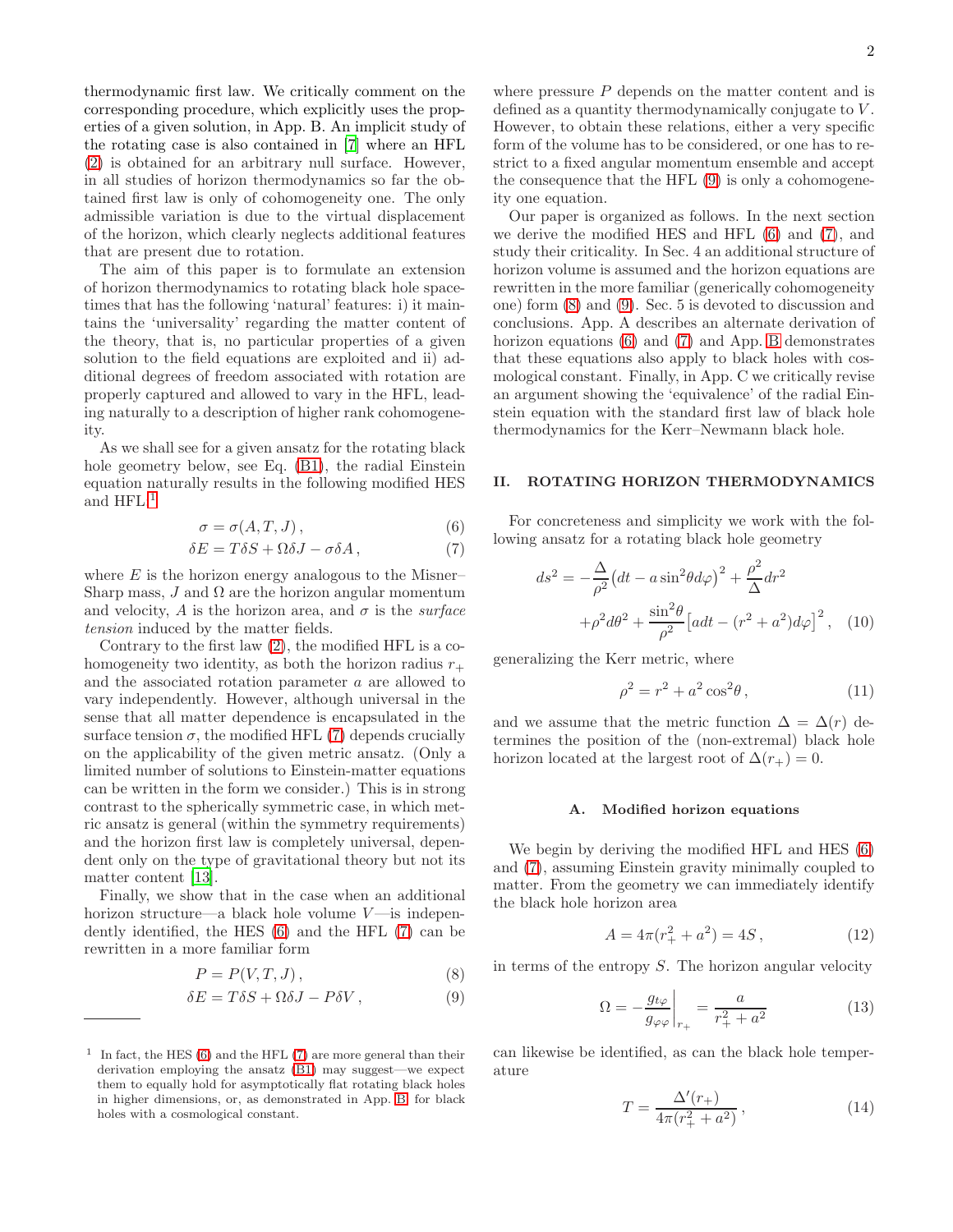via standard Wick-rotation arguments. Note that no field equations are required up to this point, though the latter relation in [\(12\)](#page-1-3) employs the assumption of Einstein gravity.

Let us next consider the radial Einstein equation, evaluated on the black hole horizon

$$
8\pi T^{r}{}_{r}|_{r+} = G^{r}{}_{r}|_{r+} = \frac{a^2 - r_+^2 + r_+ \Delta'(r_+)}{\rho_+^4},\qquad(15)
$$

where  $\rho_+^2 = r_+^2 + a^2 \cos^2 \theta$ . Using [\(B7\)](#page-7-2) we obtain

<span id="page-2-1"></span>
$$
T = \frac{8\pi\rho_+^4 T^r r r + r_+^2 - a^2}{4\pi r + (r_+^2 + a^2)},
$$
\n(16)

which yields

$$
T\delta S = \frac{2\rho_+^4 T^r r |_{r_+}}{r_+ (r_+^2 + a^2)} \delta S + \frac{r_+^2 - a^2}{4\pi r_+ (r_+^2 + a^2)} \delta S \tag{17}
$$

upon multiplication by  $\delta S = 2\pi (r_+ \delta r_+ + a \delta a)$ . Note that the first term on the right-hand-side of [\(B9\)](#page-7-3) depends on the matter content, whereas the second term is universal and completely fixed in terms of  $r_{+}$  and a.

Now we make the following interesting observation. This latter term in [\(B9\)](#page-7-3) can be written as

<span id="page-2-5"></span>
$$
\frac{r_{+}^{2} - a^{2}}{4\pi r_{+} (r_{+}^{2} + a^{2})} \delta S = \delta E - \Omega \delta J , \qquad (18)
$$

upon defining

<span id="page-2-3"></span>
$$
E = \frac{r_+^2 + a^2}{2r_+}, \quad J = Ea \,, \tag{19}
$$

the former quantity being defined only up to a total variation. We see that the expressions for E and J are formally identical to those for the mass and angular momentum of vacuum Kerr black hole, respectively. Furthermore, in the absence of rotation,  $a \to 0$ , E reduces to the Misner–Sharp energy of a spherically symmetric spacetime evaluated on the black hole horizon. We therefore identify  $E$  as the *horizon* energy  $E$  and  $J$  as the *horizon* angular momentum of the black hole described by [\(B1\)](#page-7-0).

We have thus found the following relation:

$$
\delta E = T\delta S + \Omega \delta J - \frac{2\rho_+^4 T^r r_r_r}{r_r (r_+^2 + a^2)} \delta S. \tag{20}
$$

Since  $T$  must be constant on the horizon [\[14\]](#page-9-7), the last equation is consistent only when  $\rho_+^4 T^r r_{r+}$  is independent of coordinate  $\theta$ . We therefore introduce the surface tension

<span id="page-2-2"></span>
$$
\sigma = \sigma(r_+, a) = \frac{\rho_+^4 T^r r_{+}}{2r_+(r_+^2 + a^2)},\tag{21}
$$

and so obtain [\(7\)](#page-1-1) for the modified HFL

<span id="page-2-0"></span>
$$
\delta E = T \delta S + \Omega \delta J - \sigma \delta A. \qquad (22)
$$

We pause to comment that a surface tension  $\sigma$  and a first law of the type  $\delta E = T \delta S - \sigma \delta A$  were first considered by York [\[15\]](#page-9-8) in the context of the thermodynamics of black holes in a cavity. However there is a fundamental difference. York's 'surface tension' is conjugate to the area of a cavity enclosing the ensemble and so the cavity area A and the black hole entropy S can vary independently. In our case we have no cavity. Instead the surface tension  $\sigma$  is conjugate to the area of black hole horizon itself and is entirely induced by the matter fields present in the spacetime. In particular, in vacuum we have  $\sigma = 0$ and recover the standard 1st law of black hole thermodynamics

$$
\delta E = T \delta S + \Omega \delta J, \qquad (23)
$$

whereas in the electrovacuum (Kerr–Newman) case, we have

$$
T^{r}{}_{r}|_{r_{+}} = -\frac{Q^{2}}{8\pi\rho_{+}^{4}} \quad \Rightarrow \quad \sigma = -\frac{Q^{2}}{16\pi r_{+}(r_{+}^{2} + a^{2})}. \tag{24}
$$

The HFL [\(22\)](#page-2-0) is cohomogeneity two as both the horizon radius  $r_{+}$  and the rotation parameter a can vary independently. Moreover, Eq. [\(16\)](#page-2-1) together with [\(21\)](#page-2-2) yields

<span id="page-2-4"></span>
$$
\sigma = \sigma(A, J, T) = \frac{T}{4} + \frac{a^2 - r_+^2}{16\pi r_+ (r_+^2 + a^2)},\qquad(25)
$$

which is the surface tension HES [\(6\)](#page-1-1). Here  $r_{+}$  and a are implicitly given in terms of  $J$  and  $A$  through relations [\(19\)](#page-2-3) and [\(12\)](#page-1-3).

Equations [\(22\)](#page-2-0) and [\(25\)](#page-2-4) are together with the definition of the surface tension [\(21\)](#page-2-2) the most important results of this section. Note that in order to write these equations down, no new quantities, apart from  $E$  and  $J$ , had to be defined and the expressions are entirely given in terms of geometric horizon properties such as the area A, temperature T, and angular velocity  $\Omega$ .

#### B. Surface tension criticality

.

Let us now study the possible critical behavior associated with the generalized horizon thermodynamics derived in the previous subsection. For concreteness, we do this in a canonical (fixed  $J$ ) ensemble.

Since according to the HFL  $(22)$ , the quantity E in [\(19\)](#page-2-3) plays the role of thermodynamic energy (that is a thermodynamic potential expressed in terms of extensive thermodynamic variables  $S, J$  and  $A$ ), we define

$$
G_{\sigma} = G_{\sigma}(T, \sigma, J) = E - TS + \sigma A, \qquad (26)
$$

which is the corresponding surface tension Gibbs free energy  $G_{\sigma}$ . This quantity formally satisfies

$$
\delta G = -S\delta T + \Omega \delta J + A\delta \sigma. \tag{27}
$$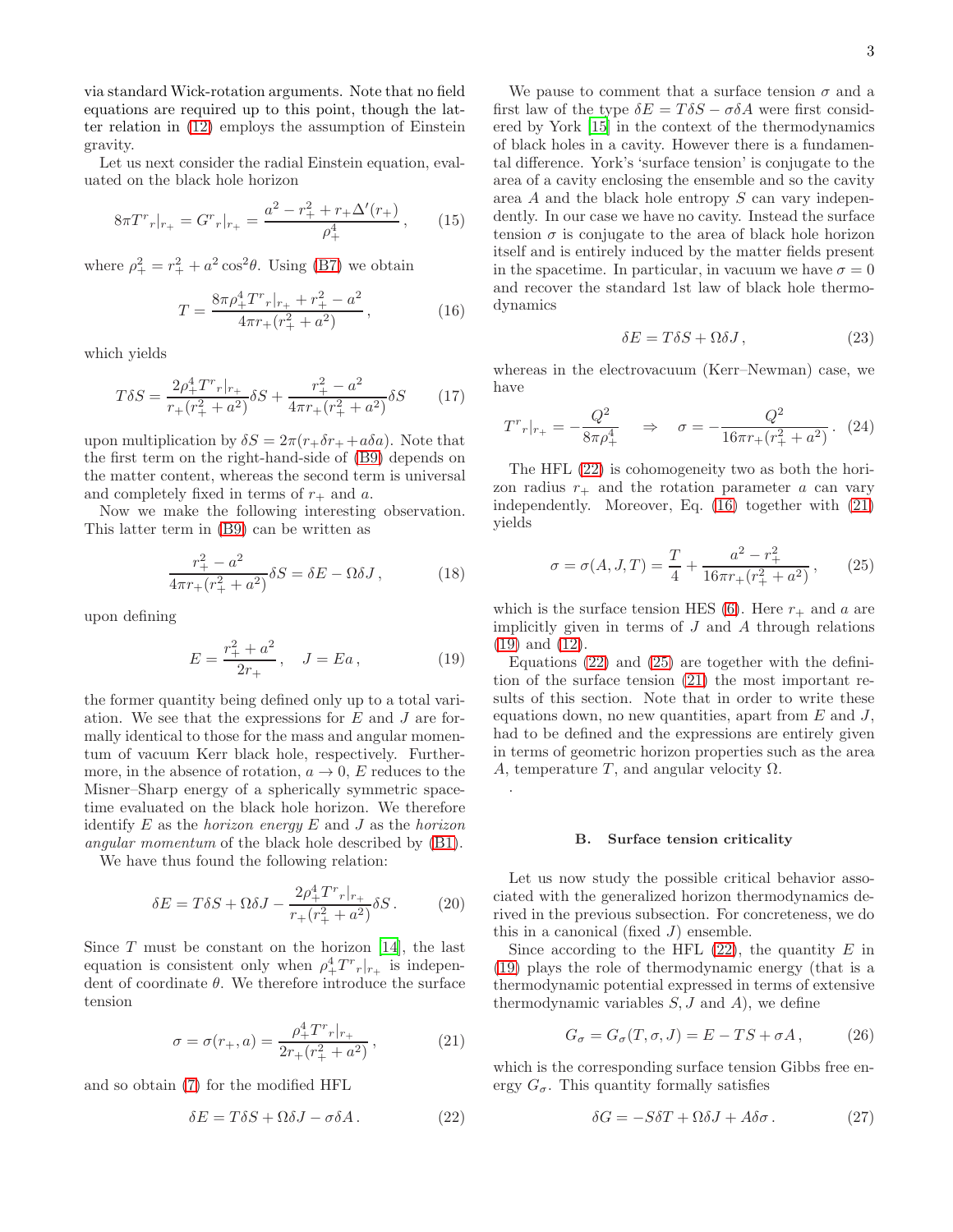

<span id="page-3-0"></span>FIG. 1.  $\sigma - A$  criticality. The  $G_{\sigma} - T$  diagram is displayed for  $J = 1$  and various  $\sigma$ . The red curve corresponds to positive tension  $\sigma = 0.008$ , the dashed black curve to  $\sigma = 0$ , and the thin black curve to negative tension  $\sigma = -0.003$ . We observe a characteristic cusp whose position depends on  $\sigma$ . For positive  $\sigma$ , the correspponding upper branch terminates at finite temperature  $T$ .

The behavior of  $G = G(T, \sigma, J)$  is displayed in Fig. [1](#page-3-0) for fixed  $J = 1$  and three representative values of  $\sigma$ . For any  $\sigma$  we observe two branches of black holes, meeting at a characteristic cusp. For negative  $\sigma$  both branches on the other end terminate at finite G and  $T = 0$ , whereas for positive  $\sigma$  the upper branch eventually asymptotes to  $G \to \infty$  at  $T = 4\sigma$ , with a divergence at  $T = 0$ occurring for  $\sigma = 0$ . Apart from the presence of a cusp, no interesting thermodynamic behaviour is observed for any values of J.

As with the spherically symmetric case [\[13](#page-9-4)], an interpretation of the concrete thermodynamic behaviour depends on the actual matter content. For example, in vacuum,  $\sigma = 0$  and only the black dashed curve applies. Similarly, for the electrovacuum case with nontrivial charge  $\sigma < 0$  and behavior similar to the thin black curve in Fig. [1](#page-3-0) is realized. We expect that our ansatz could be suitably generalized to accomodate rotating black hole with some type of a scalar hair [\[16\]](#page-9-9), with free energy plots similar to the positive  $\sigma$  curve.

#### C. Effective temperature

The modified HFL [\(22\)](#page-2-0) has three terms on its righthand-side but inherently is only cohomogeneity two. Furthermore, variation of  $S$  is not independent of the variation of A. This suggests that we introduce an effective



<span id="page-3-2"></span>FIG. 2. Universal criticality. The  $G_{T_{\text{eff}}} - T_{\text{eff}}$  phase diagram is displayed for  $J = 1$ . We observe a characteristic cusp that is completely independent of the matter content of the theory.

temperature

$$
T_{\text{eff}} = T - 4\sigma = \frac{1}{4\pi} \frac{r_+^2 - a^2}{r_+(r_+^2 + a^2)},\tag{28}
$$

which is easily obtained by grouping the T $\delta S$  and  $-\sigma \delta A$ terms together. Note that this quantity has no explicit dependence on matter, is constant on the horizon, and is positive for  $r_{+} > a$ . With this identification, the modified HFL [\(22\)](#page-2-0) becomes manifestly of cohomogeneity two and reads

<span id="page-3-1"></span>
$$
\delta E = T_{\text{eff}} \delta S + \Omega \delta J , \qquad (29)
$$

which is equivalent to Eq.  $(18)$ . In fact, since E and J coincide with the mass and angular momentum of the vacuum Kerr black hole, the effective temperature  $T_{\text{eff}}$  is nothing other than the temperature of the Kerr solution and [\(29\)](#page-3-1) is the corresponding first law.

Stated this way, horizon thermodynamics is recast in universal form that is completely independent of the matter content and represented by the thermodynamics of a vacuum solution. Note that the same is true in the case of spherical symmetry upon absorbing the  $-PdV$  term into TdS in [\(2\)](#page-0-4), which then simply reads  $\delta E = T_{\text{eff}} \delta S$ , with  $T_{\text{eff}}$  being the temperature of the Schwarzschild black hole. This interpretation of horizon thermodynamics also opens a new way of deriving the horizon equations [\(22\)](#page-2-0) and [\(25\)](#page-2-4), as we demonstrate in App. A.

In the light of previous discussion, it is obvious that the criticality of the HFL [\(29\)](#page-3-1) coincides with that of the Kerr solution. Namely, the associated Gibbs free energy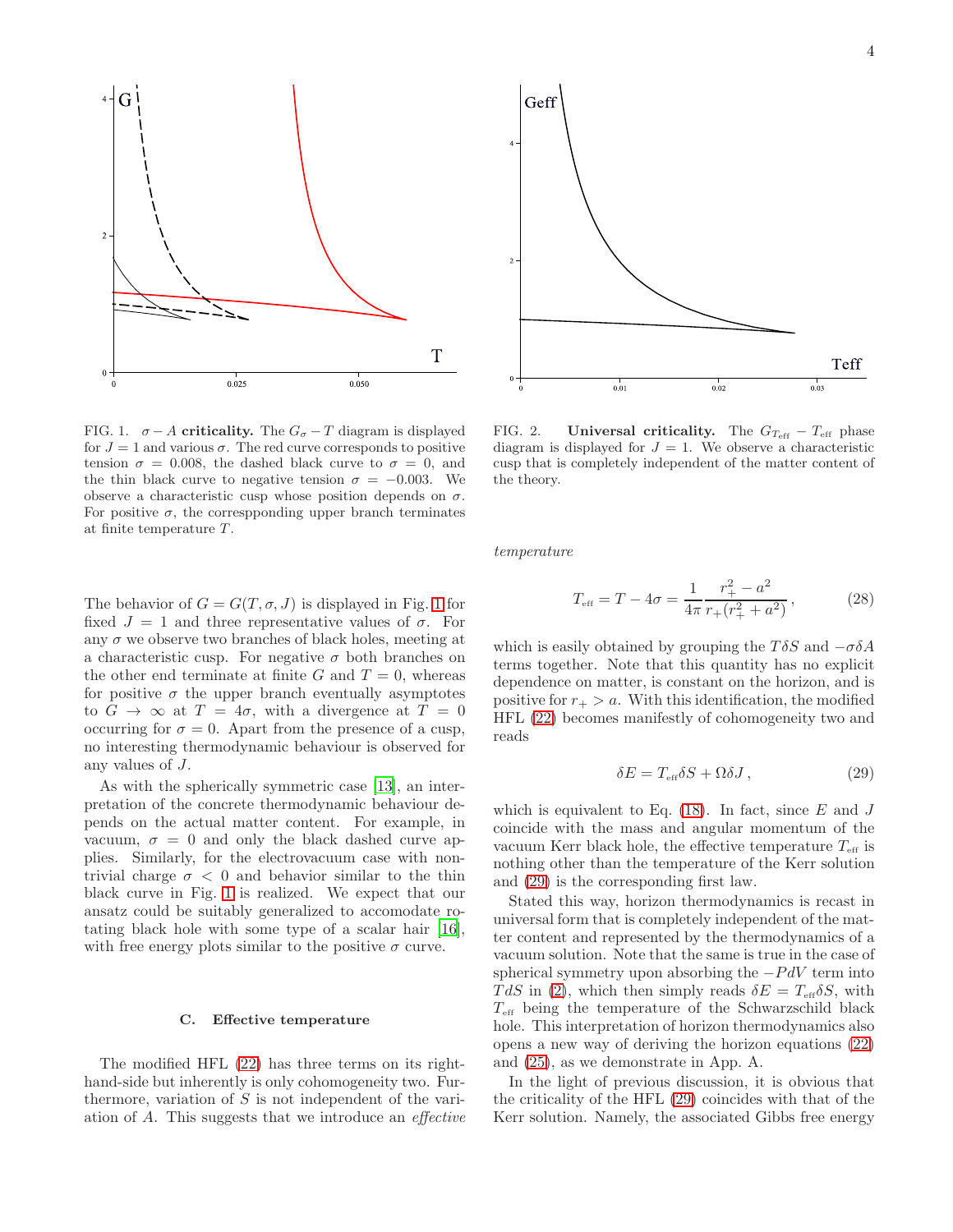reads

$$
G_{T_{\rm eff}} = G_{T_{\rm eff}}(T_{\rm eff}, J) = E - T_{\rm eff} S = \frac{r_+^2 + 3a^2}{4r_+}, \quad (30)
$$

and obeys

$$
\delta G_{T_{\rm eff}} = -S \delta T_{\rm eff} + \Omega \delta J. \tag{31}
$$

The corresponding  $G_{T_{\text{eff}}} = G_{T_{\text{eff}}}(T_{\text{eff}}, J)$  diagram is dis-played in Fig. [2.](#page-3-2) For non-trivial angular momentum  $J$ , we observe a characteristic cusp, completely independent of the matter content of the theory.

To summarize this section, we stress that both the surface tension and the effective temperature approaches are very natural in the horizon thermodynamics of rotating black holes. Both permit study of cohomogeneity two HFLs since variations of both  $\delta a$  and  $\delta r_+$  are allowed. Furthermore, there is no need to identify any extra structure beyond the horizon energy  $E$  and angular momentum  $J$  in [\(19\)](#page-2-3). We shall now consider an alternate approach in which an additional structure, the black hole volume  $V$ , is defined.

# <span id="page-4-4"></span>III.  $P - V$  CRITICALITY

We now consider the implications of rewriting the last term in [\(22\)](#page-2-0) as a pressure-volume term

<span id="page-4-1"></span>
$$
\sigma \delta A = P \delta V, \qquad (32)
$$

an equality that is only possible when  $\delta V \propto \delta A$ . Specifically we shall consider two approaches. Motivated by scaling properties, we consider  $V \propto A^{3/2}$ , which yields cohomogeneity two HFL in which  $a$  and  $r_{+}$  can be independently varied. We then consider the alternate possibility in which

$$
a = a(r_+),\tag{33}
$$

while  $V$  is 'independently specified' by other criteria, e.g. identified with the geometric/thermodynamic volume of the black hole.

#### A. Volume as power of area

To keep the HFL of cohomogeneity two we impose<sup>[2](#page-4-0)</sup>

<span id="page-4-3"></span>
$$
V = \frac{4}{3}\pi \left(\frac{A}{4\pi}\right)^{3/2},
$$
 (34)

where the constant of proportionality has been chosen to yield  $V = \frac{4}{3}\pi r_+^3$  in the limit of zero rotation [\[13](#page-9-4)]. This then yields

<span id="page-4-2"></span>
$$
P = P(V, T, J), \t\t(35)
$$

$$
\delta E = T\delta S + \Omega \delta J - P\delta V \tag{36}
$$

for the HES and HFL, respectively. The associated Gibbs free energy is defined through

$$
G_P = E - TS + PV. \tag{37}
$$

It obeys

$$
\delta G_P = -S\delta T + \Omega \delta J + V\delta P, \qquad (38)
$$

and encodes information about possible thermodynamic phase transitions.

Specifically, the identification [\(32\)](#page-4-1) implies

$$
P = \frac{\sigma A}{2\pi} \left(\frac{4\pi}{A}\right)^{3/2} \tag{39}
$$

for the pressure. Upon using [\(25\)](#page-2-4), the HES [\(35\)](#page-4-2) then becomes

$$
P = \frac{T}{2\sqrt{r_+^2 + a^2}} + \frac{a^2 - r_+^2}{8\pi r_+ (r_+^2 + a^2)^{3/2}},\qquad(40)
$$

where  $r_{+}$  and a are implicit functions of V and J, according to  $(34)$  and  $(19)$ .

Note that in the limit  $a \to 0$  we recover that  $P =$  $Tr_r|_{r_+}$ , as identified in the spherically symmetric scenario [\[13\]](#page-9-4), and the HES reduces to the HES for spherical black holes in Einstein gravity

$$
P = \frac{T}{2r_+} - \frac{1}{8\pi r_+^2} \,. \tag{41}
$$

(The same will be true for the HESs derived in the next subsection.)

The corresponding  $G-T$  diagram is displayed in Fig. [3.](#page-5-0) We observe that for positive  $P < P_c$  there is a characteristic swallow tail indicating the presence of Van der Waals-like phase transition, e.g. [\[11\]](#page-9-2).

#### B. Fixed angular momentum

Let us now study the situation when variations  $\delta a$  and  $\delta r_+$  are not independent. Specifically, let us consider the canonical ensemble where the horizon angular momentum is held fixed,  $\delta J = 0$ . This implies that  $a = a(r_+)$ 

<span id="page-4-0"></span><sup>2</sup> Note that such a 'power law rewriting' is similar in spirit to what has recently been discussed in [\[17\]](#page-9-10) in the context of extended phase space thermodynamics.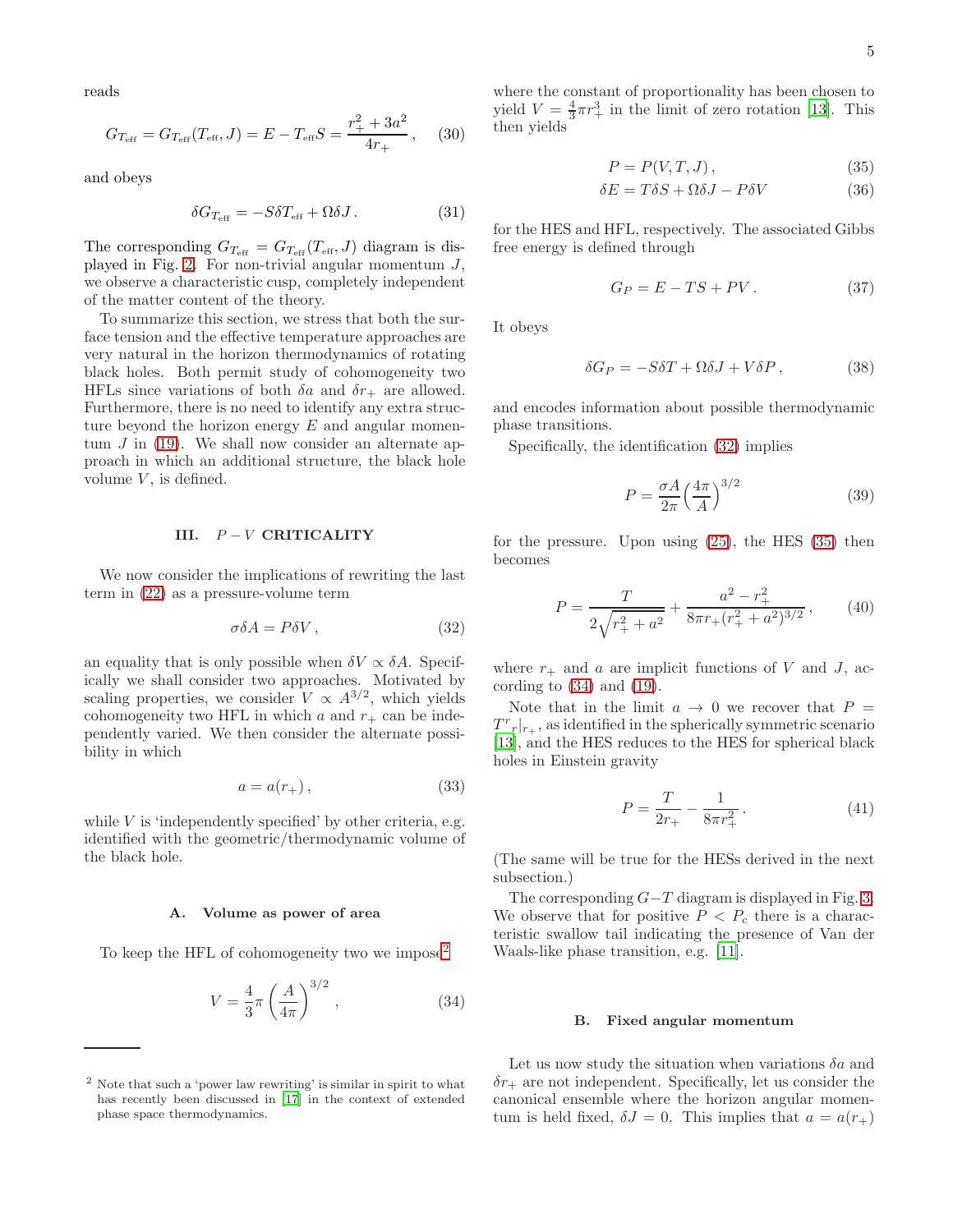

<span id="page-5-0"></span>FIG. 3.  $P - V$  criticality:  $V = \frac{4}{3}\pi [A/(4\pi)]^{3/2}$  case. The  $G_P - T$  diagram is displayed for  $\ddot{J} = 1$  and fixed pressure. Namely, the red curve corresponds to positive pressure  $P =$ 0.007, the thick black curve to  $P = 0.003$  and shows the characteristic swallow tail, the dashed black curve to  $P=0$ , and the thin black curve to negative  $P = -0.003$ .

and<sup>[3](#page-5-1)</sup>

$$
\delta a = \frac{a(a^2 - r_+^2)}{r_+(r_+^2 + 3a^2)} \delta r_+ \,. \tag{42}
$$

Upon using [\(32\)](#page-4-1), the HES and the HFL take the form

$$
P = P(V, T),\tag{43}
$$

$$
\delta E = T \delta S - P \delta V. \tag{44}
$$

Novel feature in these expressions is that the black hole volume is a new thermodynamic quantity that is independently specified by some other criteria. In what follows we consider two examples: i) the geometric volume of the Kerr black hole and ii) the thermodynamic volume of the Kerr black hole, e.g. [\[18](#page-9-11)].

Considering first the geometric volume

<span id="page-5-2"></span>
$$
V = \frac{r_+ A}{3},\tag{45}
$$

Eq. [\(32\)](#page-4-1) yields

$$
P = \frac{6\sigma(r_+^2 + a^2)}{r_+(3r_+^2 + 5a^2)},\tag{46}
$$



<span id="page-5-3"></span>FIG. 4.  $P - V$  criticality:  $V = r + A/3$  case. The  $G -$ T diagram is displayed for  $J = 1$  and fixed pressure. The behavior is qualitatively similar to that in Fig. [3.](#page-5-0) Namely, the red curve corresponds to small positive pressure  $P = 0.007$ , the thick black to  $P = 0.0012$  and shows the characteristic swallow tail, the dashed black to  $P = 0$  and the thin black to negative  $P = -0.003$ . (Note that the pressures are 10 times magnified relative to the previous figure.)

which upon using [\(25\)](#page-2-4) becomes

$$
P = \frac{3}{2} \frac{T(r_+^2 + a^2)}{r_+(3r_+^2 + 5a^2)} + \frac{3}{8\pi} \frac{a^2 - r_+^2}{r_+^2(3r_+^2 + 5a^2)},\qquad(47)
$$

where a and  $r_{+}$  are implicit functions of V and J through [\(45\)](#page-5-2) and [\(19\)](#page-2-3). The corresponding behavior of  $G = E - TS + PV = G(P, T)$ , for various values of fixed P is illustrated in Fig. [4](#page-5-3) and is qualitatively similar to behavior displayed in Fig. [3.](#page-5-0)

Another choice, motivated by extended phase space thermodynamics  $[11]$  is to set V equal to the thermodynamic volume of Kerr black hole,

$$
V = \frac{r_{+}A}{3} \left( 1 + \frac{a^{2}}{2r_{+}^{2}} \right),
$$
\n(48)

in which case we recover,

$$
P = \frac{12\sigma r_+ (r_+^2 + a^2)}{6r_+^4 + 9r_+^2 a^2 + a^4},\tag{49}
$$

or

$$
P = \frac{3Tr_+(r_+^2 + a^2)}{6r_+^4 + 9r_+^2a^2 + a^4} + \frac{3}{4\pi} \frac{a^2 - r_+^2}{6r_+^4 + 9r_+^2a^2 + a^4},
$$
 (50)

upon using [\(25\)](#page-2-4). The corresponding  $G = G(P,T)$  behavior is qualitatively similar to that displayed in Fig. [4.](#page-5-3)

<span id="page-5-1"></span><sup>3</sup> Note that it is a standard practice in horizon thermodynamics that only one thermodynamic parameter is allowed to vary while other parameters are held constant. Namely, one is allowed to "virtually displace the horizon", changing  $r_{+}$ , [\[1,](#page-8-0) [3](#page-8-2)[–7\]](#page-9-0). In this subsection we essentially return back to a single parameter variation. However, contrary to the 'standard' practice, we consider 'induced' variation,  $\delta a = \delta a(r_+),$  as required by the canonical ensemble.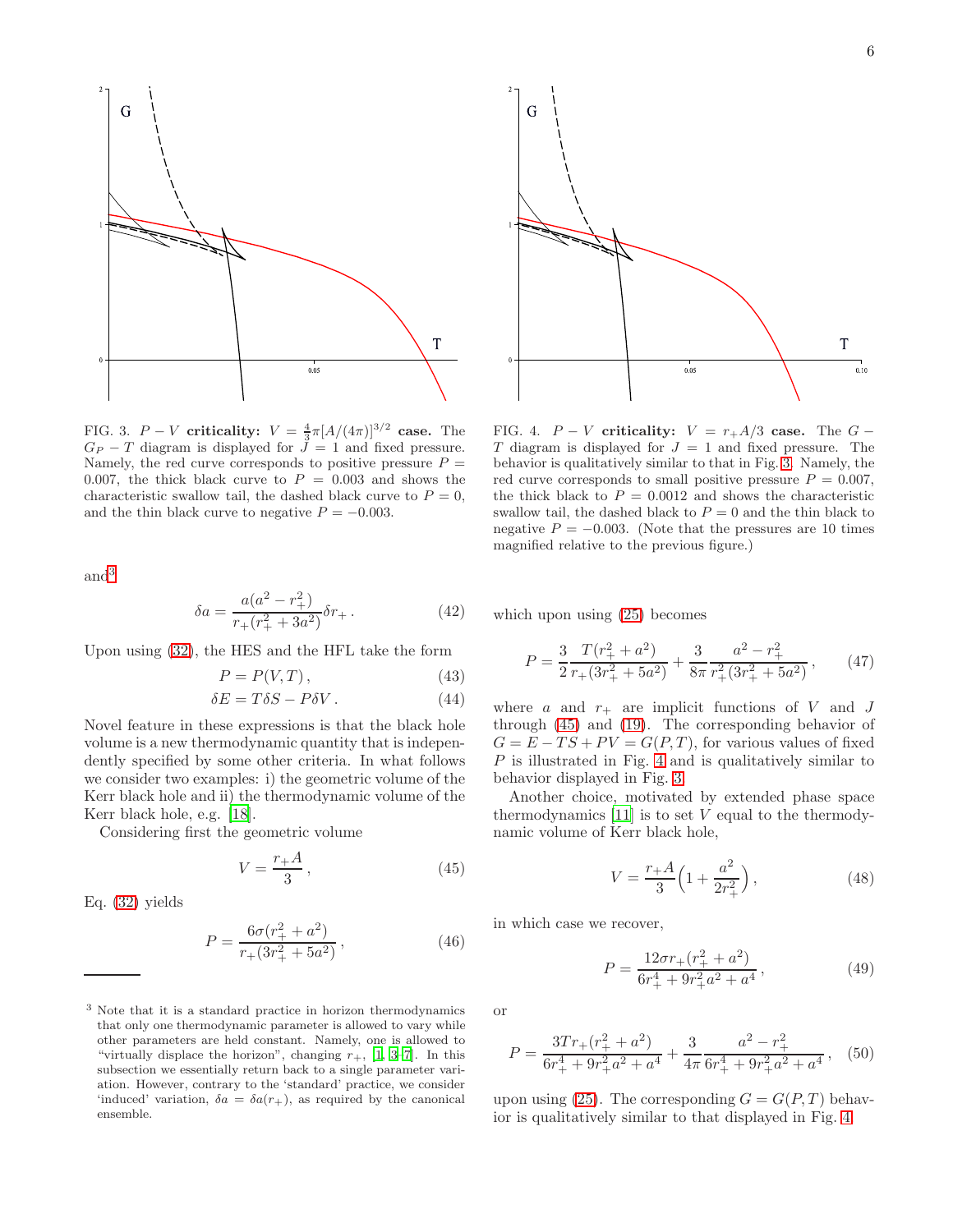### IV. SUMMARY

We have extended horizon thermodynamics from its traditional spherically symmetric ansatz [\[1\]](#page-8-0) to rotating black hole spacetimes. The horizon area, temperature, and horizon angular velocity of the black hole are all straightforwardly identified. However to rewrite the Einstein equations for the axially symmetric metric ansatz [\(B1\)](#page-7-0) as a first law of horizon thermodynamics it is necessary to make identifications for the angular momentum  $J$  and energy  $E$ . These can be well motivated from the radial Einstein equation, but they are not uniquely defined (see however the discussion in App. A). We expect that provided these quantities are appropriately redefined, the same HFL [\(7\)](#page-1-1) will hold for other rotating black holes, not necessarily described by the ansatz [\(B1\)](#page-7-0), including black holes in higher dimensions or those with cosmological constant (see App. [B\)](#page-7-1).

Our approach goes beyond traditional horizon thermodynamics, where one varies only the horizon radius. Our construction allows for both the horizon radius and the angular momentum to vary independently of one another, thus allowing for a fuller spectrum of thermodynamic possibilities. This involved identifying a "surface tension"  $\sigma$ , writing the work term as  $\delta W = -\sigma \delta A$ . This is a provocative identification, as the term has the correct units and is dependent on matter content. However, any further reason for making such an identification remains elusive at the moment and will be a subject of further study.

We have also shown that horizon thermodynamics naturally identifies an effective temperature  $T_{\text{eff}} = T + T_m$ , where  $T_m = -4\sigma$ . This relationships follows from recognizing that the "work" term  $\delta W = -\sigma \delta A = T_m \delta S$ . In other words Hawking temperature  $T$  of a solution is a difference between the vacuum Hawking temperature  $T_{\text{eff}}$ and the matter field contribution  $T_m$ . Making this identification yields a universal first law that is independent of matter content.

While it is tempting to see if we can eliminate the notion of surface tension in terms of pressure by introducing the notion of volume, we have found that this is somewhat problematic. As we demonstrated in Sec. [III,](#page-4-4) this entails either a very specific choice of the black hole volume or restricting to the canonical ensemble, yielding a cohomogeneity-one first law. In the latter case the volume can be freely specified by other criteria and is not restricted by horizon thermodynamics. This stands in stark contrast to the extended phase space approach, in which volume is uniquely defined as the conjugate of thermodynamic pressure [\[8](#page-9-1)[–11\]](#page-9-2), the latter being proportional to a cosmological constant.

### ACKNOWLEDGEMENTS

We are grateful to the anonymous referee for the valuable comments on our manuscript. This research was supported in part by Perimeter Institute for Theoretical Physics and by the Natural Sciences and Engineering Research Council of Canada. Research at Perimeter Institute is supported by the Government of Canada through Industry Canada and by the Province of Ontario through the Ministry of Research and Innovation.

### Appendix A: Alternate derivation of horizon equations

Although precisely in the spirit of horizon thermodynamics [\[1](#page-8-0)] generalized to the rotating case, the derivation of the horizon equations [\(22\)](#page-2-0) and [\(25\)](#page-2-4) in the main text suffers from non-uniqueness of the definition of horizon energy  $E$  and horizon angular momentum  $J$ , [\(19\)](#page-2-3). Although their definition is motivated by [\(18\)](#page-2-5), the possibility of redefining E by a total derivative (accompanied by a proper modification of  $J$ ) remains. For this reason in this appendix we give an alternate derivation of these equations, turning around the logic of the reasoning. Namely, we start again with the ansatz [\(B1\)](#page-7-0) but consider the vacuum solution first.[4](#page-6-0) This allows us to identify  $E$  and  $J$ . We then carry the analysis to the nonvacuum case, keeping the same  $E$  and  $J$  to rederive Eqs. [\(22\)](#page-2-0) and [\(25\)](#page-2-4) in a different fasion.

Let us start again with the ansatz [\(B1\)](#page-7-0) and specify to the vacuum Kerr case, setting  $\Delta = r^2 - 2mr + a^2$ . The thermodynamic quantities then read

<span id="page-6-1"></span>
$$
E = m = \frac{r_+^2 + a^2}{2r_+}, \quad J = Ea,
$$
  
\n
$$
\Omega = \frac{a}{a^2 + r_+^2}, \quad S = \frac{A}{4} = \pi (r_+^2 + a^2),
$$
  
\n
$$
T_0 = T_{\text{eff}} = \frac{r_+^2 - a^2}{4\pi r_+ (r_+^2 + a^2)},
$$
\n(A1)

and obey the standard first law

<span id="page-6-2"></span>
$$
\delta E = T_0 \delta S + \Omega \delta J, \qquad (A2)
$$

which is of course identical to the effective first law [\(29\)](#page-3-1).

We next consider the spacetime with matter, keeping the same ansatz [\(B1\)](#page-7-0) and general  $\Delta = \Delta(r)$  that determines the position of the horizon. The derivation of the horizon equations [\(22\)](#page-2-0) and [\(25\)](#page-2-4) then consists of the following 4 steps:

• We insist that even in the presence of mater the horizon energy  $E$  and the horizon angular momentum  $J$  are given by the vacuum expressions  $(A1)$ . (This in some sense directly generalizes the idea of Misner–Sharp quantities to the case with rotation.)

<span id="page-6-0"></span><sup>4</sup> This goes directly against the spirit of horizon thermodynamics that essentially tries to avoid working with concrete solutions of field equations.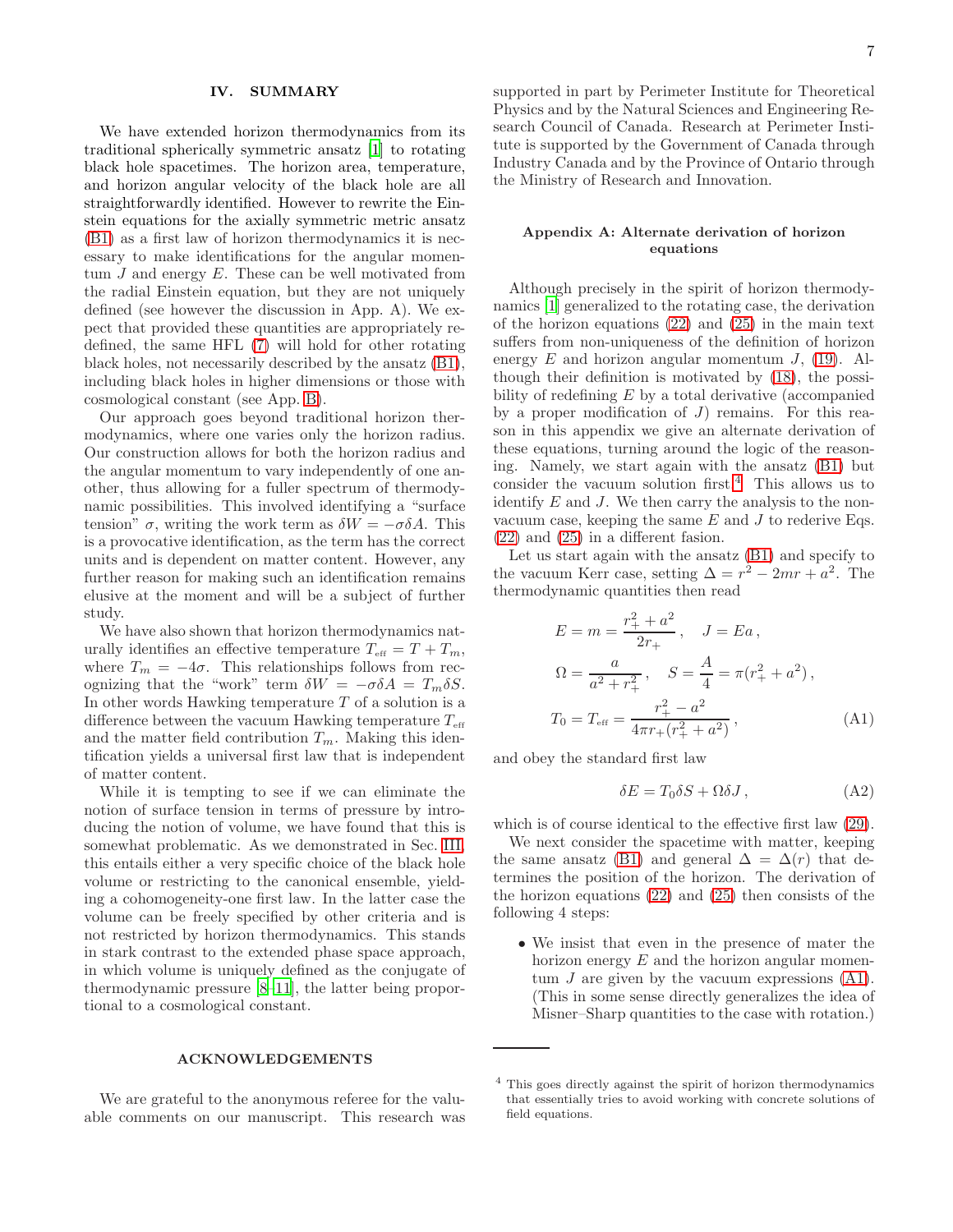• We employ the Euclidean trick to identify the actual temperature of the black hole horizon according to

$$
T = \frac{\Delta'(r_+)}{4\pi(r_+^2 + a^2)}.
$$
 (A3)

• We impose the radial Einstein equation evaluated on the horizon, to relate  $T$  and  $T_0$ ,

$$
8\pi T^{r}{}_{r}|_{r+} = G^{r}{}_{r}|_{r+} = \frac{a^{2} - r_{+}^{2} + r_{+} \Delta'(r_{+})}{\rho_{+}^{4}} \quad (A4)
$$

which rewrites, upon using [\(A1\)](#page-6-1), as

$$
T = T_0 + 4\sigma \,, \quad \sigma \equiv \frac{8\pi \rho_+^4 T^r r |_{r=r_+}}{4\pi r_+ (r_+^2 + a^2)} \,. \tag{A5}
$$

So we identified the matter contribution to the temperature called surface tension  $\sigma$  in the main text, and recovered the HES [\(25\)](#page-2-4).

• The final step is to rewrite the standard first law [\(A2\)](#page-6-2) in terms of the actual temperature in the presence of matter,

$$
\delta E = T_0 \delta S + \Omega \delta J = T \delta S + \Omega \delta J - \sigma \delta A, \quad (A6)
$$

which is the HFL [\(22\)](#page-2-0).

We believe that this derivation in some sense reveals the true nature of horizon thermodynamics. It describes the standard vacuum first law from a perspective of an observer who measures the actual black hole temperature T and the surface tension  $\sigma$  associated with matter fields present in the spacetime. This is the origin of universality of horizon thermodynamics: all black holes satisfy 'an equivalence class' of first laws [\(A2\)](#page-6-2) irrespective of the matter content of the theory. Specific features of a given black hole emerge only after the actual matter content and associated conserved charges are identified, along with their respective contributions to the first law.

Of course, exactly the same derivation would apply to the spherically symmetric case.

## <span id="page-7-1"></span>Appendix B: Asymptotically AdS rotating horizon thermodynamics

Let us now show that we recover the same HFL [\(7\)](#page-1-1) also in the asymptotically AdS case, showing hence that the result is more general than 'its derivation' through the ansatz [\(B1\)](#page-7-0).

To this end we consider a more general ansatz for an asymptotically AdS rotating black hole geometry given by

<span id="page-7-0"></span>
$$
ds^{2} = -\frac{\Delta}{\rho^{2}} \left(dt - a\sin^{2}\theta \frac{d\varphi}{\Xi}\right)^{2} + \frac{\rho^{2}}{\Delta} dr^{2}
$$

$$
+ \rho^{2} d\theta^{2} + \frac{\Sigma \sin^{2}\theta}{\rho^{2}} \left[ adt - (r^{2} + a^{2}) \frac{d\varphi}{\Xi} \right]^{2}, \text{(B1)}
$$

generalizing the Kerr-AdS metric, where

$$
S = 1 - \frac{a^2}{l^2} \cos^2 \theta, \quad \Xi = 1 - \frac{a^2}{l^2},
$$
  

$$
\rho^2 = r^2 + a^2 \cos^2 \theta,
$$
 (B2)

and we assume that the metric function  $\Delta = \Delta(r)$  determines the position of the (non-extremal) black hole horizon located at the largest root of  $\Delta(r_{+}) = 0$ . To ensure the AdS asymptotics we further assume the following large-r expansion:

<span id="page-7-4"></span>
$$
\Delta = \frac{r^4}{l^2} + o(r^4). \tag{B3}
$$

We now follow the same procedure as for the asymptotically flat case. We identify the entropy

<span id="page-7-7"></span>
$$
S = \frac{A}{4} = \pi \frac{r_+^2 + a^2}{\Xi},
$$
 (B4)

and the horizon angular velocity

<span id="page-7-8"></span>
$$
\Omega_H = -\frac{g_{t\varphi}}{g_{\varphi\varphi}}\bigg|_{r_+} = \frac{a\Xi}{r_+^2 + a^2} \,. \tag{B5}
$$

Since the solution is written in rotating coordinates, one has to subtract the rotation at infinity. Using [\(B3\)](#page-7-4), we find  $\Omega_{\infty} = -a/l^2$ , and hence the angular velocity that enters the first law is

$$
\Omega = \Omega_H - \Omega_{\infty} = \frac{a(r_+^2 + l^2)}{l^2(r_+^2 + a^2)}.
$$
 (B6)

We also identify the black hole temperature

<span id="page-7-2"></span>
$$
T = \frac{\Delta'(r_+)}{4\pi(r_+^2 + a^2)}.
$$
 (B7)

Employing the radial Einstein equation, evaluated on the black hole horizon, we have

$$
8\pi T^{r}{}_{r}|_{r_{+}} = (G^{r}{}_{r} - \frac{3}{l^{2}}\delta^{r}_{r})|_{r_{+}}
$$
  
= 
$$
\frac{1}{r\rho_{+}^{4}} \Big[a^{2} - r_{+}^{2} + r_{+} \Delta'(r_{+}) - \frac{3r_{+}^{4}}{l^{2}} - \frac{r_{+}^{2}a^{2}}{l^{2}}\Big],
$$

where  $\rho_+^2 = r_+^2 + a^2 \cos^2 \theta$ . Using [\(B7\)](#page-7-2) we obtain

<span id="page-7-5"></span>
$$
T = \frac{8\pi\rho_+^4 T^r r |_{r_+} + r_+^2 - a^2 + 3r_+^4/l^2 + r_+^2 a^2/l^2}{4\pi r_+ (r_+^2 + a^2)},
$$
 (B8)

which yields

<span id="page-7-3"></span>
$$
T\delta S = \frac{2\rho_+^4 T^r r |_{r_+}}{r_+(r_+^2 + a^2)} \delta S + \frac{r_+^2 - a^2 + \frac{3r_+^4}{l^2} + \frac{r_+^2 a^2}{l^2}}{4\pi r_+(r_+^2 + a^2)} \delta S
$$
 (B9)

upon multiplying by  $\delta S$ . The final step is to realize that the latter term can be re-written as  $\delta E - \Omega \delta J$ , in terms of 'Kerr-AdS' quantities

<span id="page-7-6"></span>
$$
E = \frac{(r_+^2 + a^2)(l^2 + r_+^2)}{2l^2r_+ \Xi^2}, \quad J = aE. \tag{B10}
$$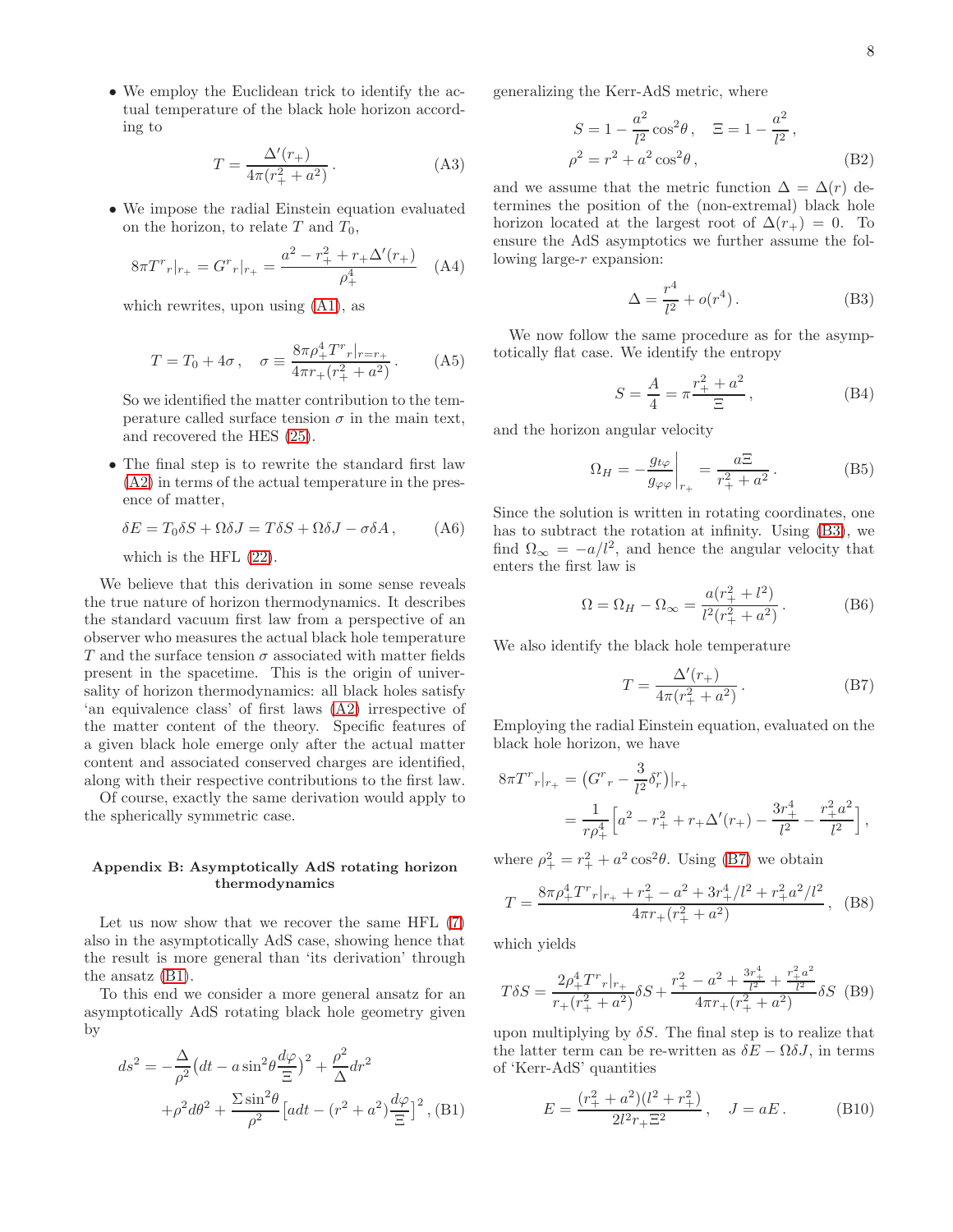Hence we recover the HFL

<span id="page-8-3"></span>
$$
\delta E = T\delta S + \Omega \delta J - \sigma \delta A, \qquad (B11)
$$

where, as before

$$
\sigma = \sigma(r_+, a) = \frac{\rho_+^4 T^r r_{r_+}}{2r_+(r_+^2 + a^2)}.
$$
 (B12)

Eq. [\(B8\)](#page-7-5) gives a modified HES which now reads

$$
\sigma = \sigma(A, J, T) = \frac{T}{4} + \frac{a^2 - r_+^2 - 3r_+^4/l^2 - r_+^2 a^2/l^2}{16\pi r_+(r_+^2 + a^2)},
$$
\n(B13)

Here  $r_{+}$  and a are implicitly given in terms of J and A through relations [\(B10\)](#page-7-6) and [\(B4\)](#page-7-7).

Furthermore, in the asymptotically AdS case one can extend HFL [\(B11\)](#page-8-3) to include variations of the cosmological constant, obtaining so a cohomogeneity-3 relation. Namely, upon identifying the cosmological pressure as

$$
P_{\Lambda} = -\frac{\Lambda}{8\pi} = \frac{3}{8\pi l^2},
$$
 (B14)

and varying  $l$  in all the above expressions, we recover an extended HFL

$$
\delta E = T\delta S + \Omega \delta J - \sigma \delta A + V \delta P_{\Lambda}, \qquad (B15)
$$

where

$$
\mathcal{V} = \frac{r_{+A}}{3} \left( 1 + \frac{1 + r_{+A}^{2} / l^{2}}{2r_{+}^{2}} \frac{a^{2}}{\Xi} \right)
$$
 (B16)

is the thermodynamic volume of Kerr-AdS black hole, e.g. [\[11](#page-9-2)]. An alternative derivation of this expression ala previous appendix is of course also possible.

We finally note that the above derivation can be repeated for asymptotically de Sitter spacetimes by everywhere reversing the sign of  $l^2$ . This will yield an HFL for the de Sitter black hole horizon. An analogous HFL for the cosmological horizon remains to be understood.

### Appendix C: Tautological argument for recovering the standard first law

It has been claimed in [\[5](#page-9-5)] that for the Kerr-Newmann solution the radial Einstein equation is equivalent to the standard first law of black hole thermodynamics. In this appendix we briefly review this argument and comment on its tautological character.

The argument in [\[5\]](#page-9-5) approximately goes as follows. (In fact we describe a slightly generalized argument where variations of rotation parameter a are allowed.) One starts again with the ansatz  $(B1)$ , and identifies  $T, S$ , and  $\Omega$  according to [\(B7\)](#page-7-2), [\(12\)](#page-1-3), and [\(B5\)](#page-7-8). The radial Einstein equation then implies Eq. [\(B9\)](#page-7-3),

<span id="page-8-4"></span>
$$
T\delta S = \left(\frac{2\rho_+^4 T^r r |_{r_+}}{r_+ (r_+^2 + a^2)} + \frac{r_+^2 - a^2}{4\pi r_+ (r_+^2 + a^2)}\right) \delta S. \tag{C1}
$$

Next, the following specific properties of the Kerr– Newmann solution are used:

$$
a = J/M
$$
,  $\Delta = r^2 + a^2 - 2mr + e^2$ , (C2)

where the latter is used to write

<span id="page-8-5"></span>
$$
r_{+} = M + \sqrt{M^2 - (J/M)^2 - Q^2},\tag{C3}
$$

upon identifying  $M = m$  and  $Q = e$ . Differentiating these relations we get  $\delta r_+$  and  $\delta a$  in terms of variations of  $\delta M$ ,  $\delta J$ , and  $\delta Q$ . Inserting the additional expression

$$
T^r r|_{r=r_+} = -\frac{Q^2}{8\pi \rho_+^4}
$$
 (C4)

(valid for the Kerr–Newman solution) into [\(C1\)](#page-8-4), one can easily verify from these relations that

<span id="page-8-6"></span>
$$
TdS = dM - \Omega dJ - \Phi dQ, \qquad (C5)
$$

where  $\Phi = \frac{er_+}{a^2+r_+^2}$ . This concludes the proof in [\[5](#page-9-5)] showing that the radial Einstein equation 'implies' the first law of black hole thermodynamics.

However, as obvious from this derivation, one needs to identify the correct thermodynamic charges,

$$
M = m, \quad J = Ma, \quad Q = e, \tag{C6}
$$

in order to write [\(C3\)](#page-8-5). Once this is known, together with identification of  $T$  and  $S$ , one does not need to invoke the Einstein equation to write the first law [\(C5\)](#page-8-6). This is simply given as a 'unique' linear combination of differentials of these charges. In other words, in the above argument the radial Einstein equation is not truly needed to write the first law.

012003.

- <span id="page-8-2"></span>[3] T. Padmanabhan, *Thermodynamical Aspects of Gravity: New insights*, *Rept. Prog. Phys.* 73 (2010) 046901, [[arXiv:0911.5004](http://arxiv.org/abs/0911.5004)].
- [4] T. Padmanabhan and D. Kothawala, *Lanczos-Lovelock models of gravity*, *Phys. Rept.* 531 (2013) 115–171,

<span id="page-8-0"></span><sup>[1]</sup> T. Padmanabhan, *Classical and quantum thermodynamics of horizons in spherically symmetric space-times*, *Class. Quant. Grav.* 19 (2002) 5387–5408, [[gr-qc/0204019](http://arxiv.org/abs/gr-qc/0204019)].

<span id="page-8-1"></span><sup>[2]</sup> R. G. Cai, *Connections between gravitational dynamics and thermodynamics*, *J. Phys. Conf. Ser.* 484 (2014)